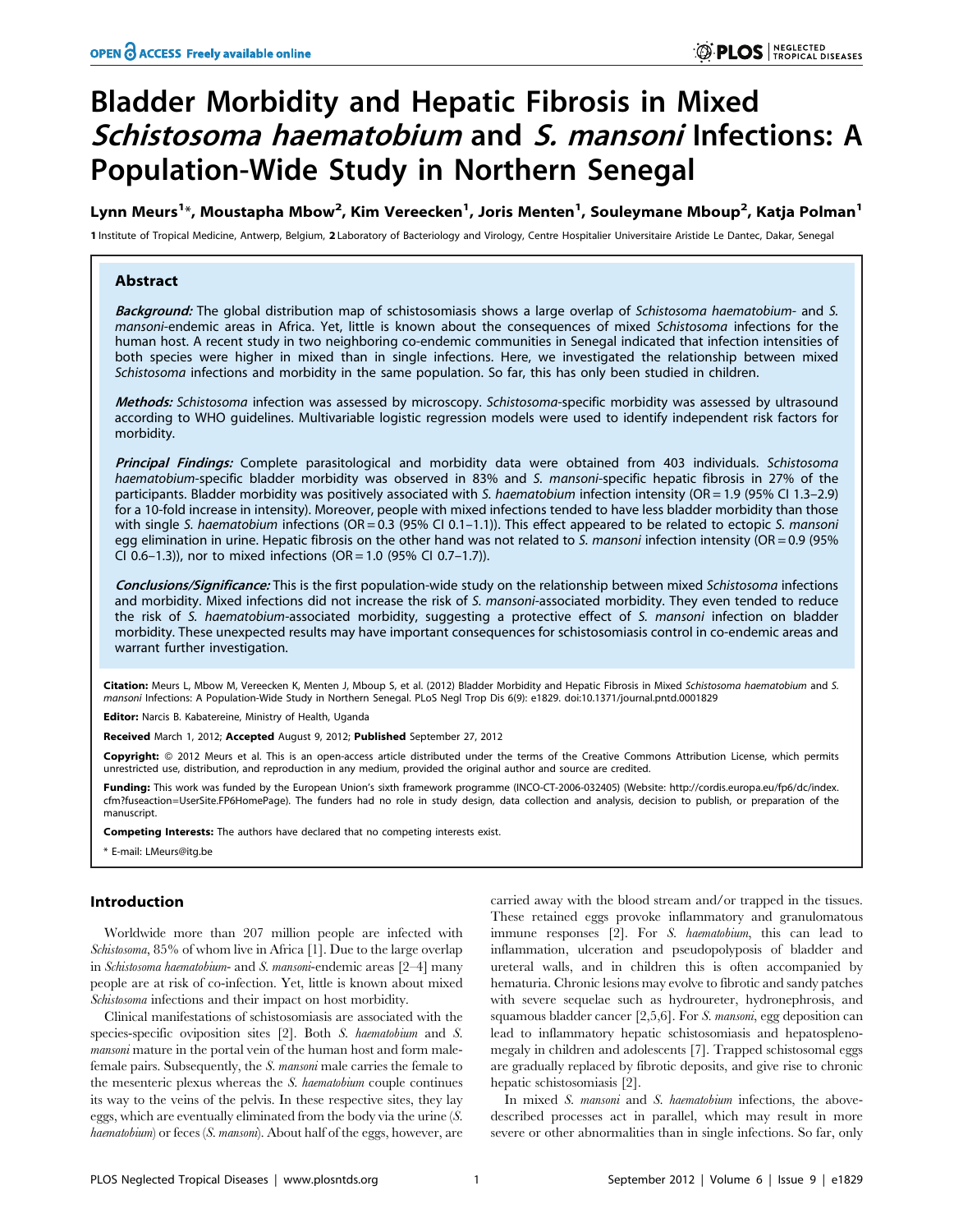## Author Summary

In the developing world, over 207 million people are infected with parasitic Schistosoma worms. Schistosoma haematobium and S. mansoni are the most abundant species in Africa and many people carry both. Yet, little is known about the consequences of such mixed infections. In general, S. haematobium affects the urinary tract of the host and S. mansoni the liver. Here, we investigated the effect of mixed Schistosoma infection on these health problems. We examined 403 people from northern Senegal for Schistosoma infections as well as for abnormalities of the urinary bladder and liver. Recently, we observed that people with mixed Schistosoma infections had generally higher infection intensities than those with single infections. The present study showed that abnormalities of the urinary bladder were more common in heavy than in light S. haematobium infections. Also, they were more common in single S. haematobium than in mixed infections. So far, only two studies have looked into the relationship between mixed Schistosoma infection and abnormalities of the bladder and liver, but only investigated children. Our findings suggest a possible protective effect of S. mansoni on bladder disease, in children as well as in adults. This may have important consequences for schistosomiasis control in co-endemic areas.

two studies have investigated the relationship between mixed infections and host morbidity. In Zimbabwe, a positive association between S. mansoni egg output and liver size was found in the presence but not in the absence of S. haematobium. Yet, this effect was very little [8]. In a study in Mali, mixed infection was associated with reduced hepatic morbidity on one hand and increased bladder morbidity on the other [9]. Both studies were performed in schoolchildren, in whom severe hepatic schistosomiasis is unlikely to have developed already [2,7,10]. Communitywide studies would therefore be more appropriate to investigate mixed infections and morbidity.

In northern Senegal, many communities have in the past decades become co-endemic for S. mansoni and S. haematobium [11– 16]. Schistosoma mansoni was introduced in Richard-Toll in 1988 upon construction of the Diama dam and rapidly spread throughout the region [17,18]. By 1994, virtually the entire Guiers Lake ('Lac de Guiers') area had become exposed to this species [19]. Today, both S. mansoni and S. haematobium are widely spread, resulting in a large number of people with mixed infections in the communities around the lake.

Recently, we reported on the distribution of and risk factors for mixed Schistosoma infections in two communities on the banks of Lake Guiers. Individuals with mixed infections were found to have higher infection intensities than those with single infections [20]. In the present study, we set out to investigate the relationship between mixed Schistosoma infections and morbidity in the same communities. We studied the patterns of S. haematobium-specific bladder morbidity and S. mansoni-specific hepatic morbidity in this co-endemic focus, and compared morbidity in people with mixed Schistosoma infections to those with single infections.

## **Methods**

## Ethics Statement

This study was part of a larger investigation on the epidemiology of schistosomiasis and innate immune responses (SCHIS-TOINIR: www.york.ac.uk/res/schistoinir) for which approval was obtained from the review board of the Institute of Tropical Medicine, the ethical committee of the Antwerp University Hospital and 'Le Comité National d'Ethique de la Recherche en Santé' in Dakar. Informed and written consent was obtained from all participants prior to inclusion into the study.

## Study Area

This study was conducted from July until November 2009 in Ndieumeul (also known as Thiekène) and Diokhor Tack, two neighboring communities on the Nouk Pomo peninsula in Lake Guiers. Details on the study area have been described elsewhere [20].

## Parasitology and Urine Dipstick

Two urine and two feces samples were collected from each participant on consecutive days for microscopic analysis [21,22]. Per feces sample, two Kato-Katz slides of 25 mg fecal material each were prepared and microscopically examined for Schistosoma species [22]. Schistosoma mansoni infection intensity was expressed as the number of eggs detected per gram of feces (epg). Urine filtration was performed using a filter of  $12 \mu m$  pore-size (Isopore) according to standard procedures [21]. Schistosoma haematobium infection intensity was expressed as the number of eggs detected per 10 ml of urine (ep10ml). Ectopic eggs were measured qualitatively (positive/negative). Ectopic egg elimination refers to elimination of schistosomal eggs via the unusual route – i.e.  $S$ . mansoni eggs in urine or S. haematobium eggs in feces. Single infection was defined as passing eggs of only one species, and mixed infection as passing eggs of both S. mansoni and S. haematobium, regardless of the route of egg elimination [20]. Microhematuria was determined in a subsample using Combur 7 dipsticks (Roche) on the first urine sample. All community members were offered praziquantel (one dose of 40 mg/kg body weight) and mebendazole (one dose of 500 mg) treatment after the study according to WHO guidelines [23].

#### Ultrasound

Participants were examined using a portable ultrasonography device with convex transducer. Pathologic lesions associated with S. haematobium or S. mansoni infection were recorded according to the Niamey guidelines [10]. All examinations were performed by the same clinician who was blind to the participant's infection status. Participants with severe pathology that needed further treatment were referred to the appropriate health authority. For S. haematobium-specific morbidity, the urinary bladder score was determined [10]. A score of  $\geq 1$  was considered as S. haematobiumspecific urinary bladder morbidity in accordance with previous studies [9,24–30]. Individuals with a score of 0 were categorized as controls. For S. mansoni-specific morbidity, the liver image pattern was determined [10]. Additional measurement of periportal thickening was not included as this approach has been shown to be not reproducible [31]. Liver image patterns of C to F were categorized as S. mansoni-specific hepatic morbidity [31–35]. Individuals with liver image pattern A or B are not likely to have periportal fibrosis [10] and were therefore categorized as controls. Individuals with signs of hepatic morbidity that were not specific for S. mansoni (e.g. hepatitis, cirrhosis or fatty liver) were excluded [10].

## Statistical Analysis

IBM SPSS 19.0 (SPSS, Inc.) was used for statistical analysis. Results were considered significant when the  $p$ -value was  $\leq 0.05$ . As egg outputs showed skewed distributions, data were normalized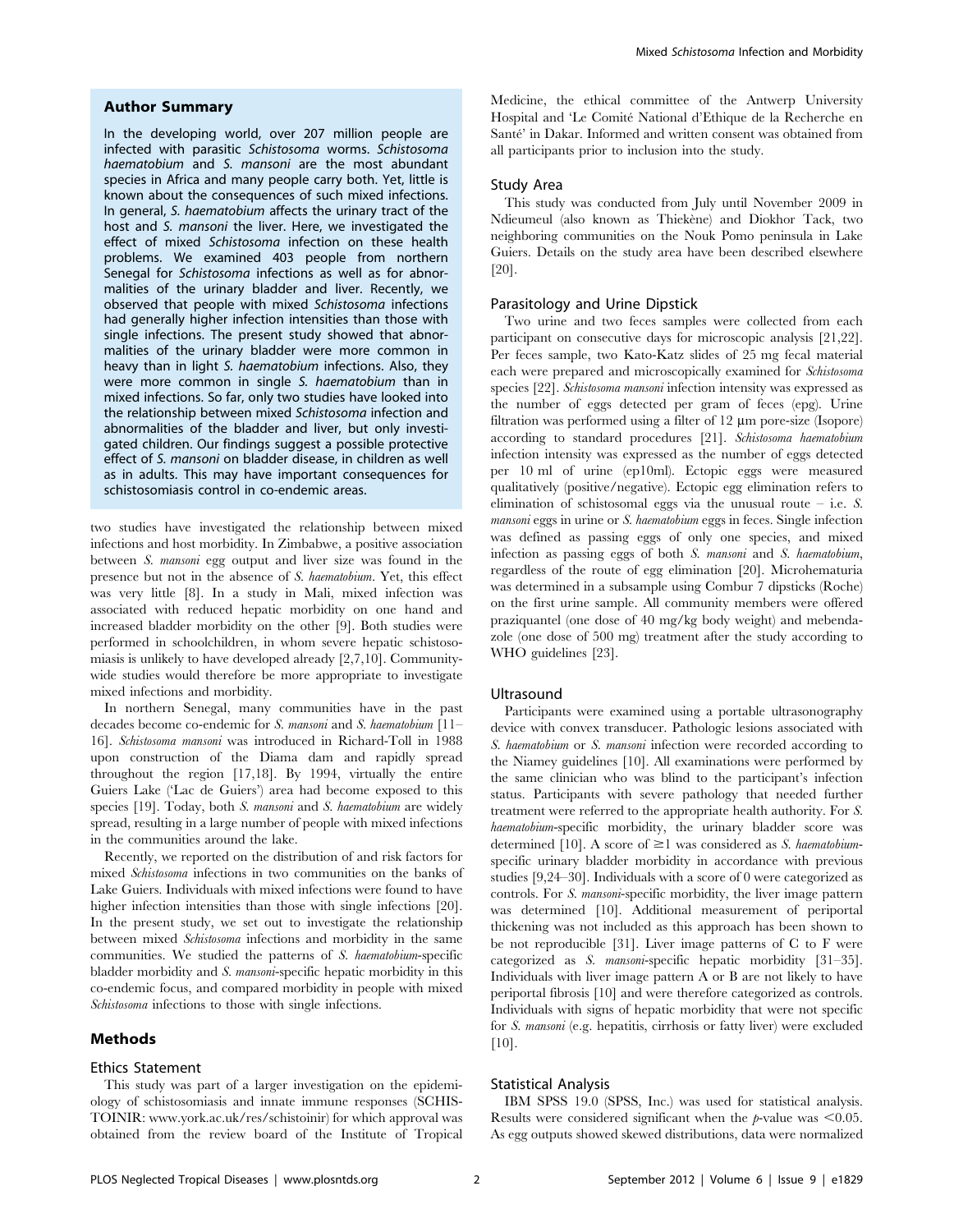Table 1. Schistosoma haematobium-associated bladder morbidity, hematuria and S. haematobium infection in the two co-endemic communities studied.

| Morbidity       | Urinary bladder score n |     | (%)   | Microhematuria (%) | S. haematobium infection |                         |
|-----------------|-------------------------|-----|-------|--------------------|--------------------------|-------------------------|
|                 |                         |     |       |                    | $\%$                     | GM (95%CI) <sup>a</sup> |
| <b>Negative</b> | 0                       | 69  | (17)  | 21                 | 33                       | 3.9 (1.8-8.1) ep10ml    |
| <b>Positive</b> | $\geq$ 1                | 334 | (83)  | 44                 | 58                       | 8.8 (6.7-11.5) ep10ml   |
|                 |                         | 15  | (4)   | 62                 | 73                       | 8.5 (2.2-31.5) ep10ml   |
|                 | $\overline{2}$          | 301 | (75)  | 42                 | 56                       | 8.5 (6.4-11.3) ep10ml   |
|                 | $\geq$ 3                | 18  | (4)   | 71                 | 78                       | 13.1 (4.2-39.5) ep10ml  |
| <b>Total</b>    |                         | 403 | (100) | 40                 | 54                       | 8.1 (6.2-10.4) ep10ml   |

<sup>a</sup>GM) Geometric Mean; calculated for microscopically S. haematobium-positive individuals only. doi:10.1371/journal.pntd.0001829.t001

by log (base 10)-transformation after adding half of the detection limit to allow for zeros.

Differences between groups were determined by the Pearson Chisquare test for community and gender, and by the Mann-Whitney U test for age. Furthermore, the Pearson Chi-square test was used to determine the association between bladder morbidity and microhematuria, as well as between bladder and liver morbidity.

Because of the non-linear trend of morbidity over age, the population was divided into four age groups (0–9, 10–19, 20–39 and  $\geq$ 40 years) for multivariable regression analysis. Multivariable logistic regression models were used to identify independent risk factors for S. haematobium-specific bladder morbidity and S. mansonispecific hepatic fibrosis, respectively. Age, gender, community of residence, S. haematobium infection intensity and S. mansoni infection intensity were included as potential risk factors. Moreover, significant interaction terms with age  $(p<0.05)$  were added.

Similar models were used to assess the independent effect of mixed infection (as compared to single infection) on S. haematobiumspecific bladder morbidity and S. mansoni-specific hepatic fibrosis, respectively. Among S. haematobium-positive subjects, the association between bladder morbidity and mixed infection was investigated using a dummy variable for mixed infection  $(1 = mixed, 0 = single)$ , and age, gender, community of residence and S. haematobium infection intensity as other determinants. Likewise, the association between hepatic fibrosis and mixed infection was investigated in S. mansoni-positive subjects with a dummy variable for mixed infection and upon correction for age, gender, community of residence and S. mansoni infection intensity.

### Results

Complete parasitological data were obtained from 857 individuals [20]. Ultrasound data were collected from a random subsample of 403 individuals. The latter group consisted of 207 males and 196 females with a median age of 16 (range 3–85) years. There were no significant dissimilarities between those who participated in the ultrasound examination and those who did not, except for a slightly lower percentage of individuals participating from the community of Ndieumeul as compared to Diokhor Tack  $(p = 0.005)$ , and from the youngest as compared to the older age groups  $(p= 0.030)$ . No significant differences in age or gender were observed between the two communities.

#### Morbidity Prevalences

Schistosoma haematobium-specific bladder morbidity was observed in 83% of the study population (334/403; Table 1). Most common lesions concerned multifocal or diffuse bladder wall thickening  $(n = 189)$ , irregularities  $(n = 94)$  or a single mass  $(n = 19)$ . Microhematuria was twice as prevalent among those with bladder morbidity as compared to those without  $(44\%$  versus  $21\%$ ,  $p = 0.002$ ).

S. mansoni-specific fibrosis was present in 27% (109/403) of the population (Table 2). Liver image patterns up to F were observed, but the large majority had pattern C (89/109).

Morbidity of both liver and bladder was observed in 24% (93/ 391) of the study participants (Table 3). Those who had bladder morbidity tended to be more at risk for hepatic fibrosis and vice versa (odds ratio (OR) = 1.3 (95% confidence interval (CI)  $0.7-2.4$ ).

#### Age-Related Patterns

Figure 1 shows that bladder morbidity was mainly observed in children  $( $20$  years)$ , with a peak in 10-to-19-year-olds. The agerelated distribution of bladder morbidity coincided with that of S. haematobium infection intensity and microhematuria, although the peak was slightly later in adolescence, and the subsequent decline in adults less pronounced.

Table 2. Schistosoma mansoni-associated hepatic fibrosis and S. mansoni infection in the two co-endemic communities studied.

| <b>Morbidity</b> | Liver image<br>pattern | n            | (9)   | S. mansoni infection |                         |  |
|------------------|------------------------|--------------|-------|----------------------|-------------------------|--|
|                  |                        |              |       | $\%$                 | GM (95%CI) <sup>a</sup> |  |
| <b>Negative</b>  | $A-B$                  | 282          | (70)  | 72                   | 123 (99-153) epg        |  |
|                  | A                      | 142          | (35)  | 75                   | 131 (98-175) epg        |  |
|                  | B                      | 140          | (35)  | 69                   | 115 (83-160) epg        |  |
| <b>Positive</b>  | $C-F$                  | 109          | (27)  | 61                   | 113 (76-168) epg        |  |
|                  | $\epsilon$             | 89           | (22)  | 63                   | 125 (81-193) epg        |  |
|                  | D                      | 10           | (2)   | 40                   | 113 (29-400) epg        |  |
|                  | E                      | 9            | (2)   | 67                   | 45 (10-160) epg         |  |
|                  | F                      | $\mathbf{1}$ | (0.2) | $\mathbf 0$          | N/A                     |  |
| <b>Excluded</b>  |                        | 12           | (3)   |                      |                         |  |
| Total            |                        | 403          | (100) | 69                   | 120 (99-145) epg        |  |

<sup>a</sup>GM) Geometric Mean; calculated for microscopically S. mansoni-positive individuals only. N/A) Not Applicable. doi:10.1371/journal.pntd.0001829.t002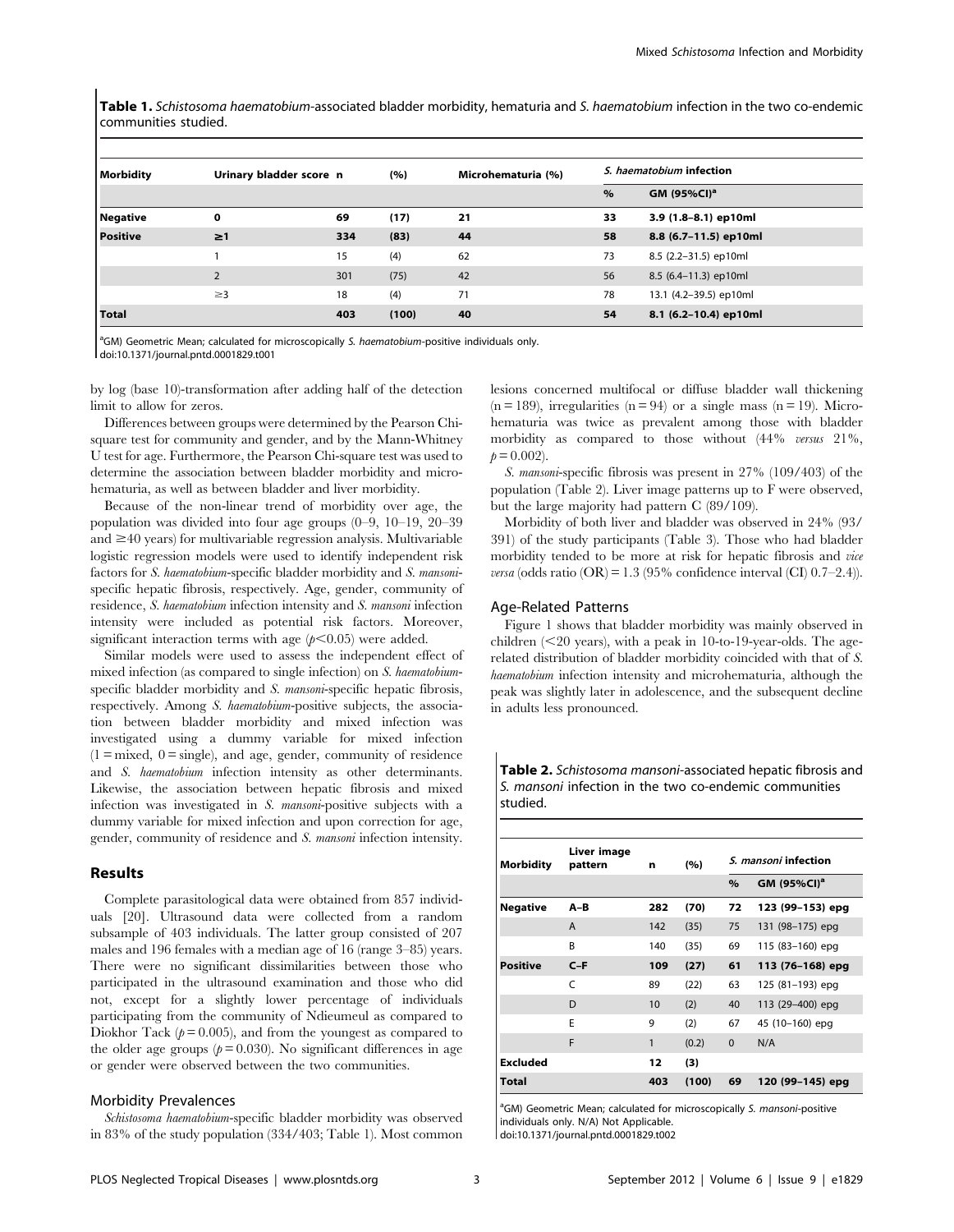Table 3. Bladder and liver co-morbidity in the two coendemic communities studied.

| <b>Bladder morbidity</b> | <b>Hepatic fibrosis</b> |                 |              |  |
|--------------------------|-------------------------|-----------------|--------------|--|
|                          | <b>Negative</b>         | <b>Positive</b> | <b>Total</b> |  |
| <b>Negative</b>          | 51                      | 16              | 67           |  |
| <b>Positive</b>          | 231                     | 93              | 324          |  |
| <b>Total</b>             | 282                     | 109             | 391          |  |

Number of cases.

doi:10.1371/journal.pntd.0001829.t003

The prevalence of hepatic fibrosis increased from 6% in 0-to-9 year-olds to  $44\%$  in those  $\geq 20$  years old. The more severe forms of hepatic fibrosis (liver image patterns D, E and F) only became apparent in adults  $(\geq 20$  years old). The peak in the age-related distribution of hepatic fibrosis occurred more than 10 years later in life than the S. mansoni infection intensity peak (Figure 1).

#### Risk Factors

Multivariable analysis showed age to be a significant risk factor for bladder morbidity as well as hepatic fibrosis (Table 4). However, agerelated patterns of hepatic fibrosis differed between the two communities ( $p = 0.033$ ): while the ORs for hepatic fibrosis increased with age in Diokhor Tack  $(p<0.001)$ , they did not vary with age in Ndieumeul (data not shown). Individuals from Diokhor Tack were significantly more at risk for hepatic fibrosis but tended to be less at risk for bladder morbidity than their counterparts from Ndieumeul (Table 4). Furthermore, females were less at risk for both forms of morbidity than males. Neither S. mansoni intensity nor S. haematobium intensity was identified as an independent risk factor for hepatic fibrosis. On the other hand, S. haematobium (but not S. mansoni) infection intensity was a strong risk factor for bladder morbidity.

#### Effect of Mixed Infection

After including mixed infection into the multivariable model, the above-described trends remained the same (Table 5). The risk of hepatic fibrosis did not differ between subjects with single S.

mansoni and those with mixed infections. Interestingly however, mixed infection tended to be negatively associated with S. haematobium-specific bladder morbidity, suggesting a protective effect of current *S. mansoni* infection ( $p = 0.068$ ).

## Ectopic Egg Elimination and Bladder Morbidity

Ectopic S. haematobium eggs were found in one (0.6%) and ectopic S. mansoni eggs in 23 (13%) out of 176 individuals with mixed infections. Table 6 illustrates the importance of the route of S. mansoni egg elimination in the development of bladder morbidity. Those who eliminated S. mansoni via both urine and feces ( $n = 17$ ) had highest S. haematobium infection intensities and prevalences of bladder morbidity. Lowest prevalences of morbidity were observed in those who exclusively eliminated S. mansoni eggs via the urine (and not via the feces;  $n = 6$ ), despite relatively high *S. haematobium* infection intensities.

## Discussion

The global distribution map of schistosomiasis shows a large overlap of Schistosoma mansoni- and S. haematobium-endemic areas in Africa [2–4]. Yet, little is known about the consequences of mixed Schistosoma infections for the human host. Here, we report on the relationship of mixed Schistosoma infections with S. haematobiumspecific bladder morbidity and S. mansoni-specific hepatic morbidity in two co-endemic communities.

Risk factors for schistosomal morbidity in this co-endemic area – i.e. age, gender, community of residence – were similar to those generally observed in Schistosoma-endemic areas. In line with other studies in mono-endemic areas, we observed that children are more at risk of bladder morbidity [36,37], while adults are more at risk for hepatic fibrosis [2,38]. Participants from one community tended to be less at risk for bladder morbidity but were significantly more at risk for hepatic fibrosis than participants from the other. Microgeographical differences (i.e. between neighboring communities) have been reported before [32–34,39], and are probably due to geographical heterogeneities in Schistosoma exposure (history) [20,40– 42], although other factors (e.g. genetic or environmental factors) may also be involved [39]. Males were more at risk for bladder morbidity and hepatic fibrosis than females. Previous studies in either S. mansoni- or S. haematobium-endemic areas have found similar associations for both forms of morbidity [25,30–34,36,38,43–49]. Possibly, males



Figure 1. Age distribution of schistosomiasis morbidity in the two co-endemic communities studied. Colored stacks indicate morbidity prevalences and continuous black lines indicate mean 10log-transformed infection intensities among positive subjects with the standard error of the mean (whiskers). Panel A: Different forms of S. haematobium-specific bladder morbidity are denoted by a color gradient: light yellow stacks designate a urinary bladder score of 1, bright yellow a score of 2 and orange (3 and 4), red (5) and violet (6) indicate higher morbidity scores. The dotted red line indicates hematuria prevalence in a subsample ( $n = 317$ ). Panel B: The severity of S. mansoni-specific fibrosis is denoted by a color gradient. Yellow stacks designate liver image pattern C, orange pattern D, red pattern E, and violet stacks indicate pattern F. Striped stacks designate those with borderline liver morbidity (pattern B, not classified as morbidity). doi:10.1371/journal.pntd.0001829.g001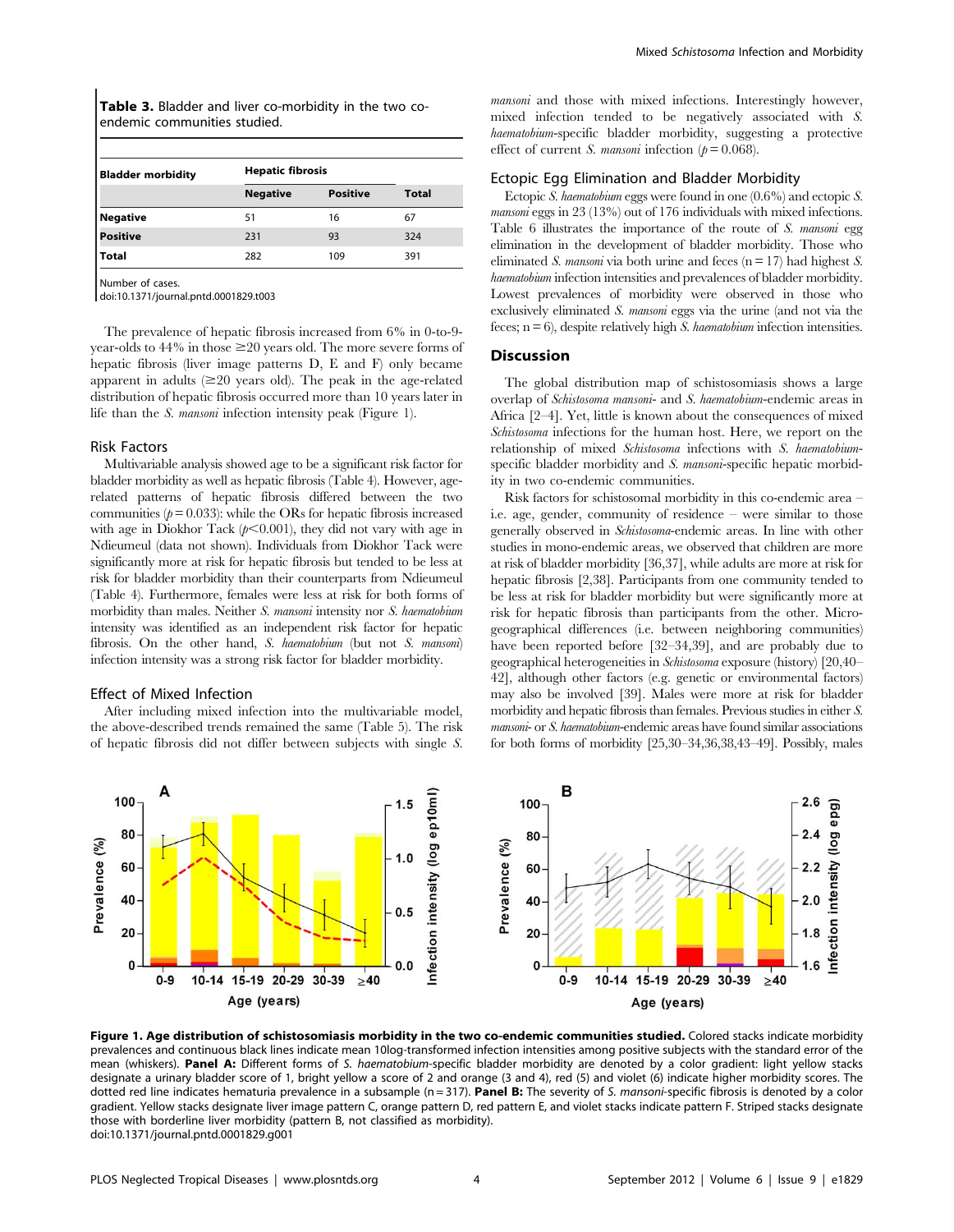Table 4. Risk factors for schistosomiasis morbidity in the total study population.

| <b>Risk factors</b> |                                  |             |                                  | <i>S. haematobium</i> -specific bladder morbidity (n = 403) | S. mansoni-specific hepatic fibrosis (n = 391) |                                 |                               |
|---------------------|----------------------------------|-------------|----------------------------------|-------------------------------------------------------------|------------------------------------------------|---------------------------------|-------------------------------|
|                     |                                  | $\mathbf n$ | <b>Unadjusted OR</b><br>(95% CI) | <b>Adjusted OR</b><br>(95% CI)                              | n                                              | <b>Unadjusted OR</b><br>(95%CI) | <b>Adjusted OR</b><br>(95%CI) |
| Age <sup>a</sup>    | $<$ 10 $y$                       | 102         | $0.3$ $(0.1-0.7)$ **             | $0.3$ $(0.1-0.8)$ *                                         | 102                                            | $0.1$ (0.03-0.2)***             | $0.1(0.01-1.3)$               |
|                     | $10 - 19y$                       | 121         | Ref.                             | Ref.                                                        | 119                                            | $0.4$ (0.2–0.7)**               | $1.4(0.4-5.1)$                |
|                     | $20 - 39y$                       | 109         | $0.3$ $(0.1-0.7)$ **             | $0.6(0.3-1.3)$                                              | 105                                            | Ref.                            | Ref.                          |
|                     | $\geq$ 40 y                      | 71          | $0.4(0.2-0.97)^{*}$              | $0.9(0.3-2.3)$                                              | 65                                             | $1.0(0.6-1.9)$                  | $0.7(0.1-3.8)$                |
| Gender              | Male                             | 207         | Ref.                             | Ref.                                                        | 200                                            | Ref.                            | Ref.                          |
|                     | Female                           | 196         | $0.4$ $(0.2-0.7)$ ***            | $0.3$ (0.2-0.6)***                                          | 191                                            | $0.8(0.5-1.3)$                  | $0.5(0.3-0.9)$ *              |
| Community           | Ndieumeul                        | 100         | Ref.                             | Ref.                                                        | 99                                             | Ref.                            | Ref.                          |
|                     | <b>Diokhor Tack</b>              | 303         | $0.4(0.2-0.8)$ *                 | $0.6(0.3-1.3)$                                              | 292                                            | $1.9(1.1-3.3)*$                 | 5.1 $(1.3-20.8)$ *            |
| S. haematobium      | Infection intensity <sup>b</sup> | 403         | $2.0(1.4-2.9)$ ***               | $1.9(1.3-2.9)$ **                                           | 391                                            | $0.6$ $(0.5-0.8)$ ***           | $0.9(0.7-1.3)$                |
| S. mansoni          | Infection intensity <sup>b</sup> | 403         | $1.5(1.1-2.1)^{*}$               | $1.1(0.8-1.6)$                                              | 391                                            | $0.8(0.6-1.0)$                  | $0.9(0.6-1.3)$                |
| Interaction         | $Age \times community$           | N/A         | N/A                              | N/A                                                         | 391                                            | N/A                             | $p = 0.033^a$                 |

OR) Odds Ratio; 95%CI) 95% Confidence Interval; Ref.) Reference category; N/A) Not Applicable; \*)  $p<0.05$ ; \*\*)  $p<0.01$ ; \*\*\*)  $p<0.001$ .

<sup>a</sup> For S. haematobium-specific bladder morbidity, the trend with age was significant at the level of  $p = 0.025$  in the uni- and  $p = 0.043$  in the multivariable analysis. For S.  $m$ ansoni-specific hepatic fibrosis, the trend with age was significant in the crude analysis ( $p$ <0.001). In the adjusted analysis the ORs for hepatic fibrosis increased with age in Diokhor Tack ( $p<0.001$ ) but they did not vary with age in Ndieumeul. **<sup>b</sup>OR** for a 10-fold increase in infection intensity.

doi:10.1371/journal.pntd.0001829.t004

are more prone to Schistosoma-associated pathology because of hormonal and immunological differences. It has been proposed that hepatic fibrosis might be more pronounced in men because androgens can reduce interferon (IFN)- $\gamma$  levels while estrogens have the opposite effect on this antifibrogenic cytokine [43]. Similarly, a study in Uganda showed that the risk of hepatic fibrosis was associated with different cytokine profiles in men and women [35].

Recently, we found infection intensities of both S. mansoni and S. haematobium to be elevated in mixed as compared to single infections [20]. In the present study, S. haematobium infection intensity was identified as an independent risk factor for bladder morbidity, in accordance with previous studies from mono-endemic areas [29,30,36,44–48,50]. However, subjects with mixed infections tended to have less bladder morbidity than those with single S.

Table 5. The effect of mixed Schistosoma infection on bladder morbidity and on hepatic fibrosis.

| Risk factors     |                                  |     | subjects $(n = 216)$             | Bladder morbidity in S. haematobium-infected | Hepatic fibrosis in S. mansoni-infected subjects<br>$(n = 270)$ |                                 |                               |
|------------------|----------------------------------|-----|----------------------------------|----------------------------------------------|-----------------------------------------------------------------|---------------------------------|-------------------------------|
|                  |                                  | n   | <b>Unadjusted OR</b><br>(95% CI) | <b>Adjusted OR</b><br>(95% CI)               | n                                                               | <b>Unadjusted OR</b><br>(95%CI) | <b>Adjusted OR</b><br>(95%CI) |
| $Aq e^a$         | $<$ 10 $y$                       | 63  | $0.3(0.1-1.1)$                   | $0.2$ $(0.1-0.9)$ *                          | 65                                                              | $0.1$ $(0.03-0.3)$ ***          | $0.1$ (0.02-0.2)***           |
|                  | $10 - 19y$                       | 88  | Ref.                             | Ref.                                         | 102                                                             | $0.4$ $(0.2-0.8)$ **            | $0.3$ (0.2–0.7)**             |
|                  | $20 - 39y$                       | 44  | $0.2$ $(0.1-0.8)$ *              | $0.3(0.1-1.2)$                               | 66                                                              | Ref.                            | Ref.                          |
|                  | $\geq$ 40 y                      | 21  | $0.3(0.1-1.4)$                   | $0.5(0.1-3.0)$                               | 37                                                              | $0.8(0.3-1.8)$                  | $0.8(0.4-1.9)$                |
| Gender           | Male                             | 109 | Ref.                             | Ref.                                         | 140                                                             | Ref.                            | Ref.                          |
|                  | Female                           | 107 | $0.3$ $(0.1-0.8)$ *              | $0.3$ $(0.1-0.9)$ *                          | 130                                                             | $1.0(0.6-1.8)$                  | $0.6(0.3-1.2)$                |
| <b>Community</b> | Ndieumeul                        | 70  | Ref.                             | Ref.                                         | 87                                                              | Ref.                            | Ref.                          |
|                  | <b>Diokhor Tack</b>              | 146 | $0.2$ (0.04-0.8)*                | $0.2$ (0.04-0.7)*                            | 183                                                             | $1.5(0.8-2.8)$                  | $1.6(0.8-3.2)$                |
| S. haematobium   | Infection intensity <sup>b</sup> | 216 | $1.8(0.96 - 3.3)$                | $1.8(0.9-3.7)$                               |                                                                 | N/A                             | N/A                           |
| S. mansoni       | Infection intensity <sup>b</sup> |     | N/A                              | N/A                                          | 270                                                             | $0.9(0.6-1.4)$                  | $1.0(0.7-1.7)$                |
| Mixed infection  | No                               | 40  | Ref. <sup>c</sup>                | Ref <sup>c</sup>                             | 97                                                              | Ref. <sup>d</sup>               | Ref. <sup>d</sup>             |
|                  | Yes                              | 176 | $0.6(0.2-2.2)$                   | $0.3(0.1-1.1)$                               | 173                                                             | $0.8(0.6-1.1)$                  | $1.1(0.8-1.5)$                |

OR) Odds Ratio; 95%CI) 95% Confidence Interval; Ref.) Reference category; N/A) Not Applicable; \*)  $p<0.05$ ; \*\*)  $p<0.01$ ; \*\*\*)  $p<0.001$ .

 $^{\rm a}$ The trends with age were not significant for S. *haematobium-*specific bladder morbidity, but for S. *mansoni-s*pecific hepatic fibrosis, they were at the level of p<0.001 in both analyses.

<sup>b</sup>OR for a 10-fold increase in infection intensity.

 $\epsilon$ Mixed infections as compared to single S. *haematobium* infections.

<sup>d</sup>Mixed infections as compared to single S. mansoni infections.

doi:10.1371/journal.pntd.0001829.t005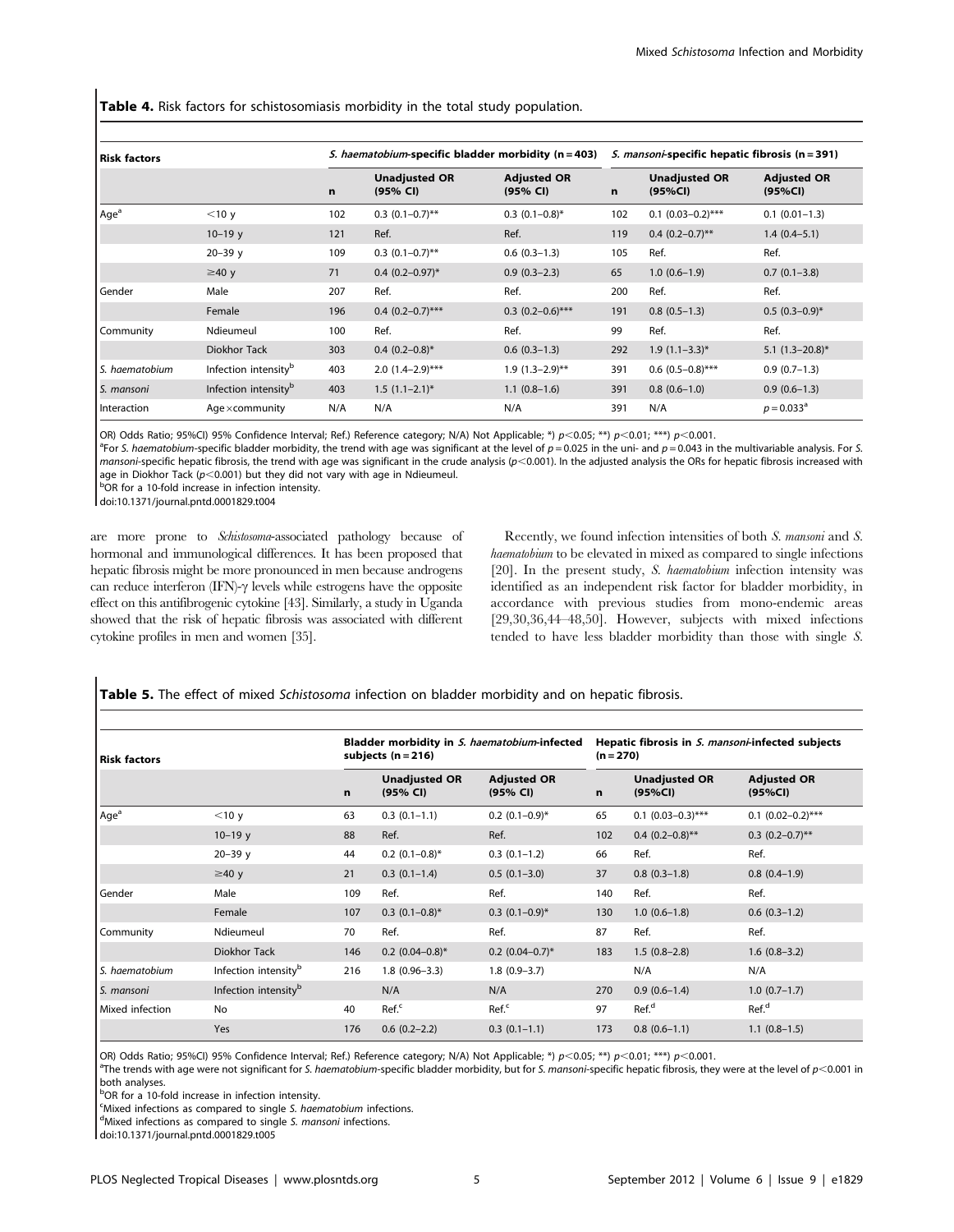Table 6. S. mansoni egg elimination, infection intensity and bladder morbidity in subjects passing S. haematobium eggs in urine.

| Route of S. mansoni egg elimination |                                   | n   | S. haematobium infection intensity<br>$(GM (95\% CI))^a$ | <b>Bladder morbidity (%)</b> |
|-------------------------------------|-----------------------------------|-----|----------------------------------------------------------|------------------------------|
| No elimination                      | (single S. haematobium infection) | 39  | $3.1$ (2.0-4.7) ep10ml                                   | 92                           |
| <b>Exclusively via feces</b>        | (mixed infection)                 | 153 | 8.0 (6.0-10.8) ep10ml                                    | 89                           |
| Via feces & urine                   | (mixed infection)                 | 17  | 60.1 (27.2-132.3) ep10ml                                 | 100                          |
| Exclusively via urine               | (mixed infection)                 | 6   | 12.0 (1.5-86.5) ep10ml                                   | 50                           |
| Total                               |                                   | 215 | 8.1 (6.2-10.4) ep10ml                                    | 89                           |

<sup>a</sup>GM) Geometric Mean; 95%CI) 95% Confidence Interval. doi:10.1371/journal.pntd.0001829.t006

haematobium infections, independently of infection intensity. This would suggest a protective effect of S. mansoni on bladder morbidity.

The observed reduction in bladder morbidity in mixed infections appeared to be related to ectopic S. mansoni egg elimination. Lowest prevalences of bladder morbidity were observed in S. haematobium-positive individuals who also eliminated S. mansoni eggs in urine (but not in feces), despite the relatively high S. haematobium infection intensities in this group. Experimental models have shown that S. mansoni and S. haematobium can form heterologous male-female pairs. As the S. haematobium male is assumed to be competitively stronger than S. mansoni [51,52], this would result in more heterologous pairs in the vesical than in the mesenteric plexus and thus in more ectopic S. mansoni than ectopic S. haematobium egg elimination in mixed foci [12,20,51–55]. Nothing is known yet about the pathogenicity of eggs from heterologous pairs [54,56]. It could be speculated however, that these heterologous pairs would produce less (pathogenic) eggs than homologous S. haematobium worm pairs, or that their eggs would deviate to other sites [57,58]. Competition between S. mansoni and S. haematobium females for S. haematobium males would then lead to a reduction of bladder morbidity in mixed as opposed to single infections. Other factors may also underlie the potential protective effect of S. mansoni infection. As our study population has been exposed to S. mansoni for a longer period of time than to S. haematobium [19], one could argue that S. mansoni-induced crossresistance to S. haematobium might have played a role as well [59]. Obviously, more research is needed to confirm the observed relation between mixed Schistosoma infection and bladder morbidity, and to understand the underlying mechanisms.

Only one epidemiological study has looked into mixed infections and bladder morbidity before. In contrast to our study, the authors reported a positive association between mixed infection and bladder morbidity in Malian subjects [9]. However, they studied only schoolchildren (7–14 years) and did not take ectopic egg elimination into account. Restricting our analysis to children between 5 and 14 years (the limited sample size did not allow us to perform the analysis on a smaller age range), the association between mixed infection and bladder morbidity still tended to be negative ( $OR = 0.5$  (95%CI 0.1– 3.4)). Disregarding ectopic eggs as well, the association became positive  $(OR = 1.7 \ (95\% CI \ 0.4–7.6))$ , which is in line with the Malian study (data not shown). These discrepancies clearly demonstrate the importance of considering ectopic egg elimination in mixed Schistosoma infections and morbidity.

In contrast to our findings for bladder morbidity, hepatic fibrosis was neither associated with current S. mansoni infection intensity nor with mixed infections. Hepatic fibrosis only develops after 5–15 years of exposure to *S. mansoni* [2]. This was illustrated by the  $>10$  years' time lag between the S. mansoni infection and S. mansoni-associated hepatic fibrosis peaks in the respective age-related curves (Figure 1).

While inflammatory hepatic morbidity is generally positively associated with current S. mansoni infection [2,60,61], the progression of morbidity into chronic schistosomiasis is driven by cumulative exposure to S. mansoni eggs rather than current infection [7,62,63].

So far, only two other studies have investigated the relationship between mixed infections and liver morbidity, with contrasting results. A Zimbabwean study found a slight positive association between mixed infections and liver size [8]. The afore-mentioned Malian study observed a negative association between mixed infections and hepatic fibrosis [9]. However, the latter classified liver image pattern B as abnormal [24], which is not according to the Niamey guidelines [10,31–35], and hampers an adequate comparison with our findings. Adopting the criteria of the Malian study, we still found a positive association between mixed infections and liver fibrosis in children (7–14 years), although not significant (data not shown). The divergences between the Malian study and our study – for bladder as well as liver morbidity – could furthermore be due to differences in the distribution of S. haematobium and S. mansoni infection status and intensity between the three Malian study areas, which were not accounted for [9]. Also other differences in e.g. transmission dynamics [39], between the Malian and present study cannot be excluded.

## Conclusion

Up to now, the relationship between mixed Schistosoma infection and morbidity has only been studied in schoolchildren. This populationwide study is the first to include adults. Mixed infections were not associated with an increased risk of S. mansoni-associated morbidity and even tended to reduce the risk of bladder morbidity. These unexpected results warrant further investigation of a possible protective effect of S. mansoni on bladder morbidity. Especially the role of interspecies interactions and ectopic S. mansoni egg elimination should be studied in more detail, as these phenomena may have important consequences for schistosomiasis morbidity and control in co-endemic areas.

#### Acknowledgments

We gratefully thank the population of Ndieumeul and Diokhor Tack and the village chiefs, Daoure Mbaye and Daouda Pene, for their hospitality and participation in this study. This study would not have been possible without the field workers in Richard Toll, Abdoulaye Yague, Mankeur Diop, Moussa Wade and Ngary Sy, who assisted in the sample collection and microscopic analysis. We would also like to thank Boubacar Fofana and Ahmed Dieng for their help with the ultrasound examinations, the medical staff of the Health Centre in Richard Toll for their support, and Tine Huyse for her helpful suggestions.

#### Author Contributions

Conceived and designed the experiments: KP SM LM. Performed the experiments: LM MM KV. Analyzed the data: LM KP JM. Contributed reagents/materials/analysis tools: KP SM. Wrote the paper: LM KP.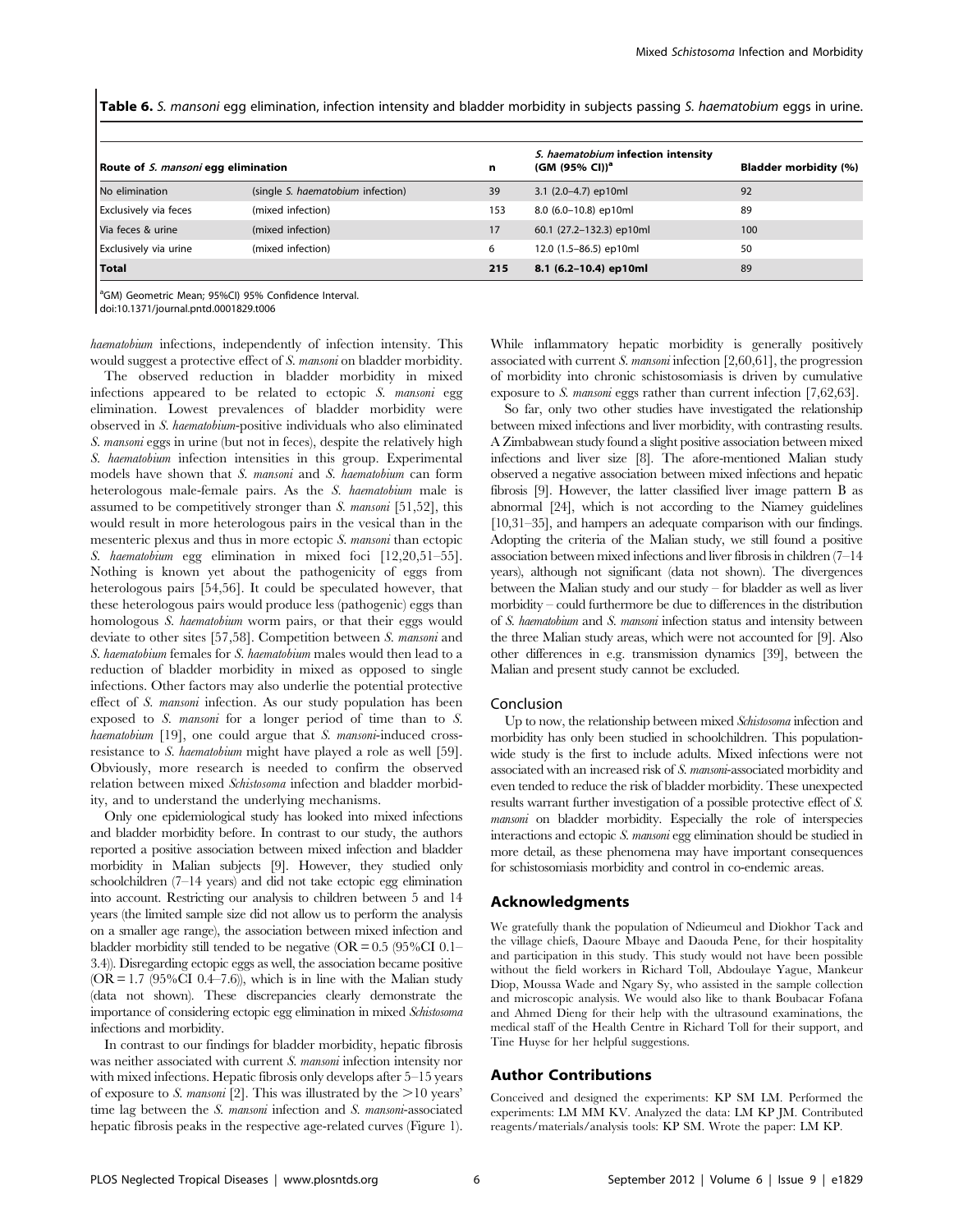#### References

- 1. WHO (2010 February) Schistosomiasis fact sheet. Available: http://www.who. int/mediacentre/factsheets/fs115/en/index.html. Accessed 2012 Aug 30.
- 2. Gryseels B, Polman K, Clerinx J, Kestens L (2006) Human schistosomiasis. Lancet 368: 1106–1118.
- 3. Montgomery S (2011) Infectious Diseases Related To Travel Schistosomiasis. In: Brunette GW, editors. Yellow Book. New York: Oxford University Press.
- 4. Doumenge JP, Mott KE, Cheung C, Villenave D, Chapuis O, et al. (1987) Atlas of the global distribution of schistosomiasis. Bordeaux: Presses Universitaires de Bordeaux.
- 5. King CH (2002) Ultrasound monitoring of structural urinary tract disease in Schistosoma haematobium infection. Mem Inst Oswaldo Cruz 97 Suppl 1: 149– 152.
- 6. Smith JH, Christie JD (1986) The pathobiology of Schistosoma haematobium infection in humans. Hum Pathol 17: 333–345.
- 7. Wilson S, Vennervald BJ, Dunne DW (2011) Chronic hepatosplenomegaly in african school children: a common but neglected morbidity associated with schistosomiasis and malaria. PLoS Negl Trop Dis 5: e1149.
- 8. Friis H, Ndhlovu P, Kaondera K, Franke D, Vennervald BJ, et al. (1996) Ultrasonographic assessment of Schistosoma mansoni and S. haematobium morbidity in Zimbabwean schoolchildren. Am J Trop Med Hyg 55: 290–294.
- 9. Koukounari A, Donnelly CA, Sacko M, Keita AD, Landoure A, et al. (2010) The impact of single versus mixed schistosome species infections on liver, spleen and bladder morbidity within Malian children pre- and post-praziquantel treatment. BMC Infect Dis 10: 227.
- 10. Richter J, Hatz C, Campagne N, Bergquist R, Jenkins JM (1996) Ultrasound in schistosomiasis: A practical guide to the standardized use of ultrasonography for the assessment of schistosomiasis-related morbidity. TDR/STR/SCH/00.1.
- 11. De Clercq D, Vercruysse J, Picquet M, Shaw DJ, Diop M, et al. (1999) The epidemiology of a recent focus of mixed Schistosoma haematobium and Schistosoma mansoni infections around the 'Lac de Guiers' in the Senegal River Basin, Senegal. Trop Med Int Health 4: 544–550.
- 12. Ernould JC, Ba K, Sellin B (1999) Increase of intestinal schistosomiasis after praziquantel treatment in a Schistosoma haematobium and Schistosoma mansoni mixed focus. Acta Trop 73: 143–152.
- 13. Huyse T, Webster BL, Geldof S, Stothard JR, Diaw OT, et al. (2009) Bidirectional introgressive hybridization between a cattle and human schistosome species. PLoS Pathog 5: e1000571.
- 14. Southgate V, Tchuem Tchuente LA, Sene M, De Clercq D, Theron A, et al. (2001) Studies on the biology of schistosomiasis with emphasis on the Senegal river basin. Mem Inst Oswaldo Cruz 96 Suppl: 75–78.
- 15. Ten Hove RJ, Verweij JJ, Vereecken K, Polman K, Dieye L, et al. (2008) Multiplex real-time PCR for the detection and quantification of Schistosoma mansoni and S. haematobium infection in stool samples collected in northern Senegal. Trans R Soc Trop Med Hyg 102: 179–185.
- 16. Van der Werf MJ, Mbaye A, Sow S, Gryseels B, de Vlas SJ (2002) Evaluation of staff performance and material resources for integrated schistosomiasis control in northern Senegal. Trop Med Int Health 7: 70–79.
- 17. Talla I, Kongs A, Verle P (1992) Preliminary study of the prevalence of human schistosomiasis in Richard-Toll (the Senegal river basin). Trans R Soc Trop Med Hyg 86: 182.
- 18. Talla I, Kongs A, Verle P, Belot J, Sarr S, et al. (1990) Outbreak of intestinal schistosomiasis in the Senegal River Basin. Ann Soc Belg Med Trop 70: 173– 180.
- 19. Picquet M, Ernould JC, Vercruysse J, Southgate VR, Mbaye A, et al. (1996) Royal Society of Tropical Medicine and Hygiene meeting at Manson House, London, 18 May 1995. The epidemiology of human schistosomiasis in the Senegal river basin. Trans R Soc Trop Med Hyg 90: 340–346.
- 20. Meurs L, Mbow M, Vereecken K, Menten J, Mboup S, et al. (2012) Epidemiology of mixed Schistosoma mansoni and Schistosoma haematobium infections in northern Senegal. Int J Parasitol 42: 305–311.
- 21. WHO (1991) Basic laboratory methods in medical parasitology. Geneva: World Health Organization.
- 22. Katz N, Chaves A, Pellegrino J (1972) A simple device for quantitative stool thick-smear technique in schistosomiasis mansoni. Rev Inst Med Trop Sao Paulo 14: 397–400.
- 23. WHO (2006) Preventive chemotherapy in human helminthiasis Coordinated use of anthelminthic drugs in control interventions: a manual for health professionals and programme managers.
- 24. Koukounari A, Sacko M, Keita AD, Gabrielli AF, Landoure A, et al. (2006) Assessment of ultrasound morbidity indicators of schistosomiasis in the context of large-scale programs illustrated with experiences from Malian children. Am J Trop Med Hyg 75: 1042–1052.
- 25. Hatz C, Savioli L, Mayombana C, Dhunputh J, Kisumku UM, et al. (1990) Measurement of schistosomiasis-related morbidity at community level in areas of different endemicity. Bull World Health Organ 68: 777–787.
- 26. King CL, Malhotra I, Mungai P, Wamachi A, Kioko J, et al. (2001) Schistosoma haematobium-induced urinary tract morbidity correlates with increased tumor necrosis factor-alpha and diminished interleukin-10 production. J Infect Dis 184: 1176–1182.
- 27. Shiff C, Veltri R, Naples J, Quartey J, Otchere J, et al. (2006) Ultrasound verification of bladder damage is associated with known biomarkers of bladder

cancer in adults chronically infected with Schistosoma haematobium in Ghana. Trans R Soc Trop Med Hyg 100: 847–854.

- 28. Kouriba B, Traore HA, Dabo A, Sangare L, Guindo H, et al. (2005) Urinary disease in 2 Dogon populations with different exposure to Schistosoma haematobium infection: progression of bladder and kidney diseases in children and adults. J Infect Dis 192: 2152–2159.
- 29. Leutscher PD, Reimert CM, Vennervald BJ, Ravaoalimalala VE, Ramarokoto CE, et al. (2000) Morbidity assessment in urinary schistosomiasis infection through ultrasonography and measurement of eosinophil cationic protein (ECP) in urine. Trop Med Int Health 5: 88–93.
- 30. Medhat A, Zarzour A, Nafeh M, Shata T, Sweifie Y, et al. (1997) Evaluation of an ultrasonographic score for urinary bladder morbidity in Schistosoma haematobium infection. Am J Trop Med Hyg 57: 16–19.
- 31. King CH, Magak P, Salam EA, Ouma JH, Kariuki HC, et al. (2003) Measuring morbidity in schistosomiasis mansoni: relationship between image pattern, portal vein diameter and portal branch thickness in large-scale surveys using new WHO coding guidelines for ultrasound in schistosomiasis. Trop Med Int Health 8: 109–117.
- 32. Malenganisho WL, Magnussen P, Friis H, Siza J, Kaatano G, et al. (2008) Schistosoma mansoni morbidity among adults in two villages along Lake Victoria shores in Mwanza District, Tanzania. Trans R Soc Trop Med Hyg 102: 532–541.
- 33. Boisier P, Ramarokoto CE, Ravoniarimbinina P, Rabarijaona L, Ravaoalimalala VE (2001) Geographic differences in hepatosplenic complications of schistosomiasis mansoni and explanatory factors of morbidity. Trop Med Int Health 6: 699–706.
- 34. Booth M, Vennervald BJ, Kabatereine NB, Kazibwe F, Ouma JH, et al. (2004) Hepatosplenic morbidity in two neighbouring communities in Uganda with high levels of Schistosoma mansoni infection but very different durations of residence. Trans R Soc Trop Med Hyg 98: 125–136.
- 35. Booth M, Mwatha JK, Joseph S, Jones FM, Kadzo H, et al. (2004) Periportal fibrosis in human Schistosoma mansoni infection is associated with low IL-10, low IFN-gamma, high TNF-alpha, or low RANTES, depending on age and gender. J Immunol 172: 1295–1303.
- 36. Garba A, Pion S, Cournil A, Milet J, Schneider D, et al. (2010) Risk factors for Schistosoma haematobium infection and morbidity in two villages with different transmission patterns in Niger. Acta Trop 115: 84–89.
- 37. King CH, Blanton RE, Muchiri EM, Ouma JH, Kariuki HC, et al. (2004) Low heritable component of risk for infection intensity and infection-associated disease in urinary schistosomiasis among Wadigo village populations in Coast Province, Kenya. Am J Trop Med Hyg 70: 57–62.
- 38. Berhe N, Myrvang B, Gundersen SG (2007) Intensity of Schistosoma mansoni, hepatitis B, age, and sex predict levels of hepatic periportal thickening/fibrosis (PPT/F): a large-scale community-based study in Ethiopia. Am J Trop Med Hyg 77: 1079–1086.
- 39. Butterworth AE, Curry AJ, Dunne DW, Fulford AJ, Kimani G, et al. (1994) Immunity and morbidity in human schistosomiasis mansoni. Trop Geogr Med 46: 197–208.
- 40. Pinot de Moira A, Fulford AJ, Kabatereine NB, Kazibwe F, Ouma JH, et al. (2007) Microgeographical and tribal variations in water contact and Schistosoma mansoni exposure within a Ugandan fishing community. Trop Med Int Health 12: 724–735.
- 41. Robert CF, Bouvier S, Rougemont A (1989) Epidemiology of schistosomiasis in the riverine population of Lagdo Lake, northern Cameroon: mixed infections and ethnic factors. Trop Med Parasitol 40: 153–158.
- 42. Anderson RM, May RM (1985) Helminth infections of humans: mathematical models, population dynamics, and control. Adv Parasitol 24: 1–101.
- 43. Mohamed-Ali Q, Elwali NE, Abdelhameed AA, Mergani A, Rahoud S, et al. (1999) Susceptibility to periportal (Symmers) fibrosis in human Schistosoma mansoni infections: evidence that intensity and duration of infection, gender, and inherited factors are critical in disease progression. J Infect Dis 180: 1298– 1306.
- 44. Brouwer KC, Ndhlovu PD, Wagatsuma Y, Munatsi A, Shiff CJ (2003) Epidemiological assessment of Schistosoma haematobium-induced kidney and bladder pathology in rural Zimbabwe. Acta Trop 85: 339–347.
- 45. El Khoby T, Galal N, Fenwick A, Barakat R, El Hawey A, et al. (2000) The epidemiology of schistosomiasis in Egypt: summary findings in nine governorates. Am J Trop Med Hyg 62: 88–99.
- 46. Traore M, Traore HA, Kardorff R, Diarra A, Landoure A, et al. (1998) The public health significance of urinary schistosomiasis as a cause of morbidity in two districts in Mali. Am J Trop Med Hyg 59: 407–413.
- 47. Serieye J, Boisier P, Ravaoalimalala VE, Ramarokoto CE, Leutscher P, et al. (1996) Schistosoma haematobium infection in western Madagascar: morbidity determined by ultrasonography. Trans R Soc Trop Med Hyg 90: 398–401.
- 48. Heurtier Y, Lamothe F, Develoux M, Docquier J, Mouchet F, et al. (1986) Urinary tract lesions due to Schistosoma haematobium infection assessed by ultrasonography in a community based study in Niger. Am J Trop Med Hyg 35: 1163–1172.
- 49. Wagatsuma Y, Aryeetey ME, Sack DA, Morrow RH, Hatz C, et al. (1999) Resolution and resurgence of Schistosoma haematobium-induced pathology after community-based chemotherapy in ghana, as detected by ultrasound. J Infect Dis 179: 1515–1522.